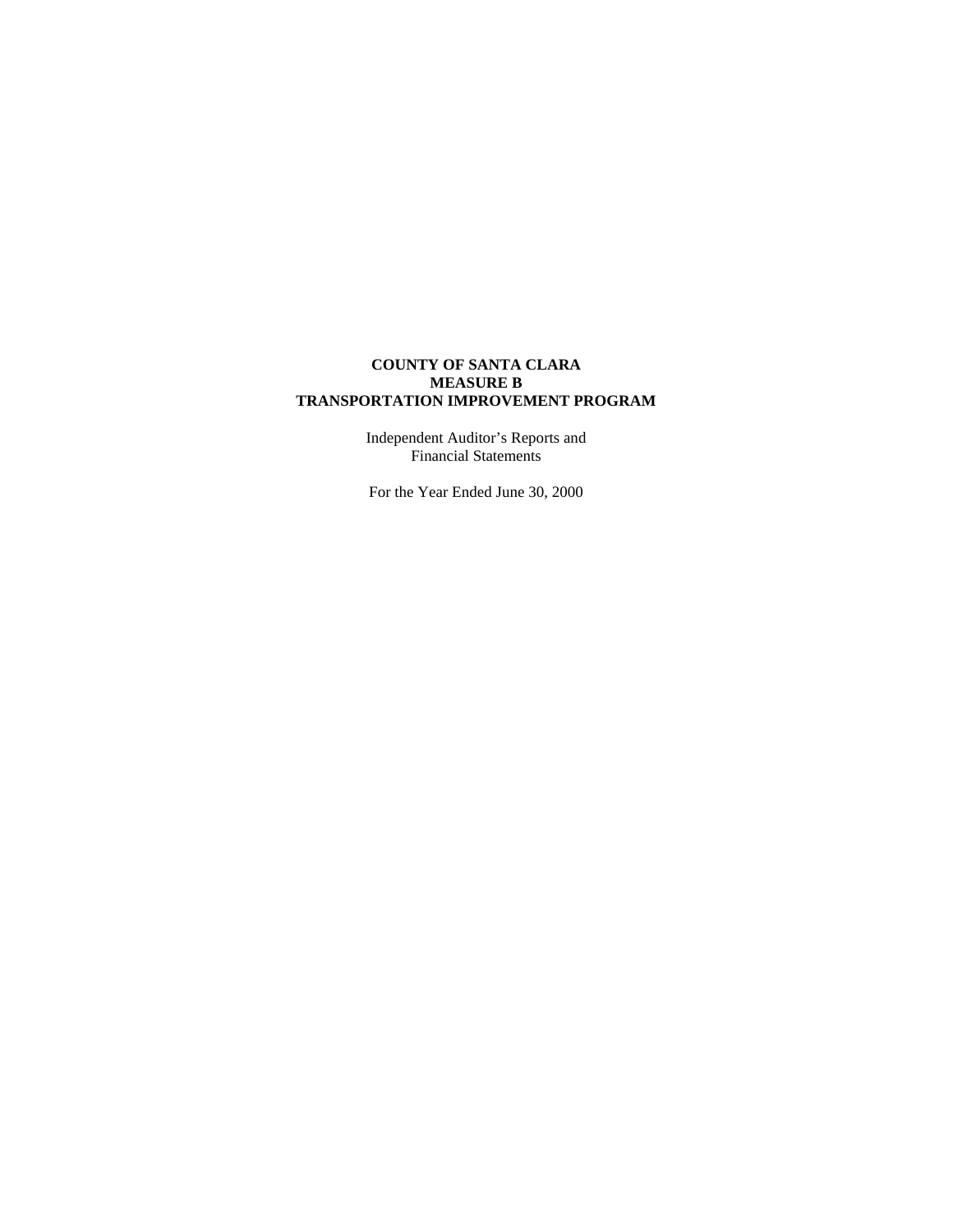For the Year Ended June 30, 2000

## **Table of Contents**

| <b>Financial Statements:</b>                                                                                                             |  |
|------------------------------------------------------------------------------------------------------------------------------------------|--|
|                                                                                                                                          |  |
|                                                                                                                                          |  |
| Statement of Revenues, Expenditures and Encumbrances -                                                                                   |  |
|                                                                                                                                          |  |
| <b>Compliance Section:</b>                                                                                                               |  |
| Independent Auditor's Report on Compliance and on Internal Control<br>Over Financial Reporting Based on an Audit of Financial Statements |  |
|                                                                                                                                          |  |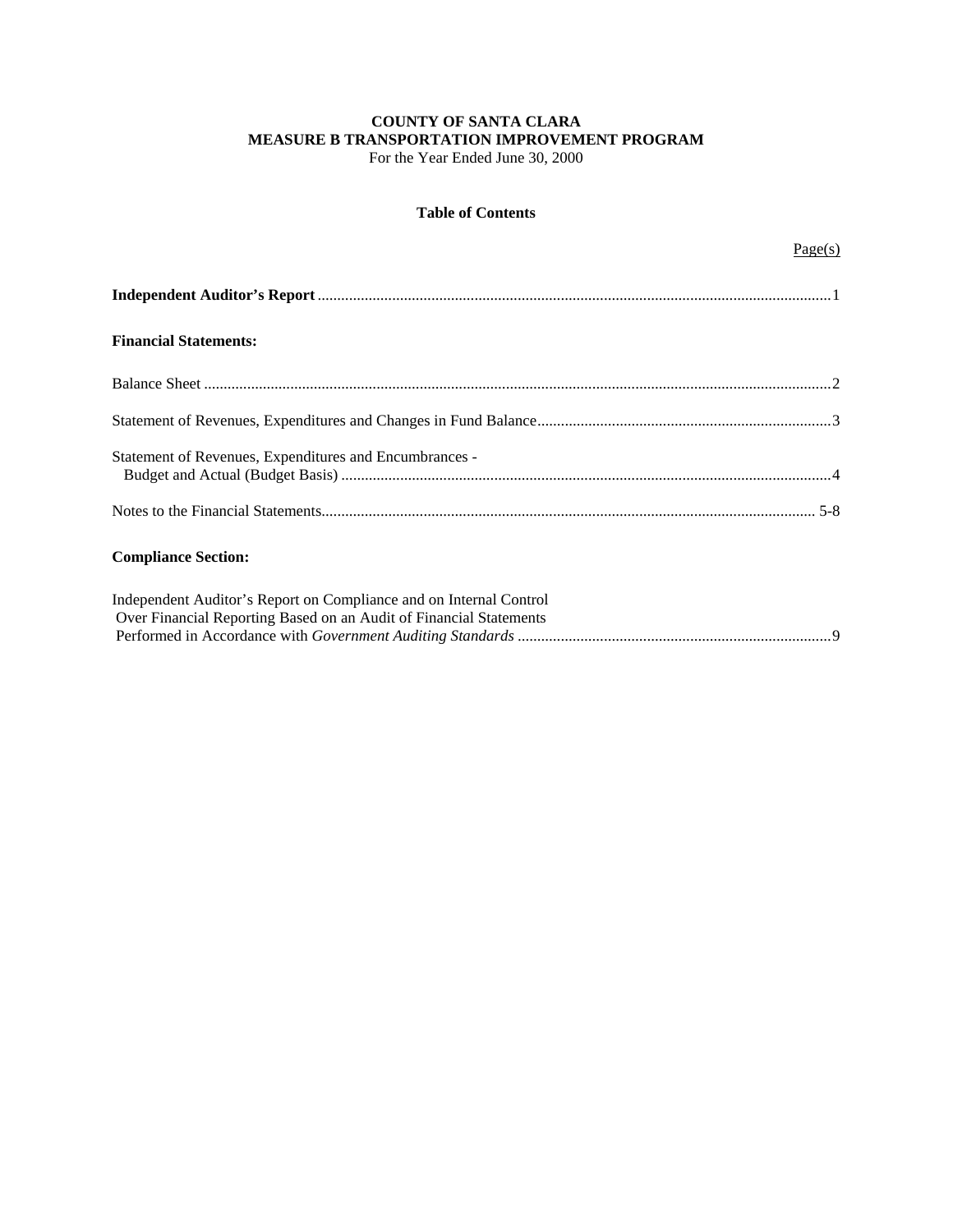

Partners Kenneth A. Macias, Managing Partner Ernest J. Gini Kevin J. O'Connell Richard A. Green Jan A. Rosati James V. Godsey

Mt. Diablo Plaza 2175 N. California Boulevard Suite 620 Walnut Creek, CA 94596-3565

925+274+0190 925+274+3819 FAX www.maciasgini.com

To the Santa Clara County Measure B Citizens Watchdog Committee San Jose, California

### **INDEPENDENT AUDITOR'S REPORT**

We have audited the accompanying financial statements of the Measure B Transportation Improvement Program (the Program) of the County of Santa Clara, California (the County), as of and for the year ended June 30, 2000. These financial statements are the responsibility of the County's management. Our responsibility is to express an opinion on these financial statements based on our audit.

We conducted our audit in accordance with generally accepted auditing standards and the standards applicable to financial audits contained in *Government Auditing Standards*, issued by the Comptroller General of the United States. Those standards require that we plan and perform the audit to obtain reasonable assurance about whether the financial statements are free of material misstatement. An audit includes examining, on a test basis, evidence supporting the amounts and disclosures in the financial statements. An audit also includes assessing the accounting principles used and significant estimates made by management, as well as evaluating the overall financial statement presentation. We believe that our audit provides a reasonable basis for our opinion.

As discussed in Note 1, the financial statements present only the Program, and are not intended to present fairly the financial position of the County and the results of its operations in conformity with generally accepted accounting principles.

In our opinion, the financial statements referred to above present fairly, in all material respects, the financial position of the Program as of June 30, 2000, and the results of its operations for the year then ended in conformity with generally accepted accounting principles.

In accordance with *Government Auditing Standards*, we have also issued our report dated March 23, 2001 on our consideration of the Program's internal control over financial reporting and on our tests of its compliance with certain provisions of laws, regulations and contracts. That report is an integral part of an audit performed in accordance with *Government Auditing Standards* and should be read in conjunction with this report in considering the results of our audit.

Macies, Llinit Canpany LLP

Certified Public Accountants

Walnut Creek, California March 23, 2001

> **OFFICE LOCATIONS** Sacramento . Los Angeles . Fresno . San Francisco Bav Area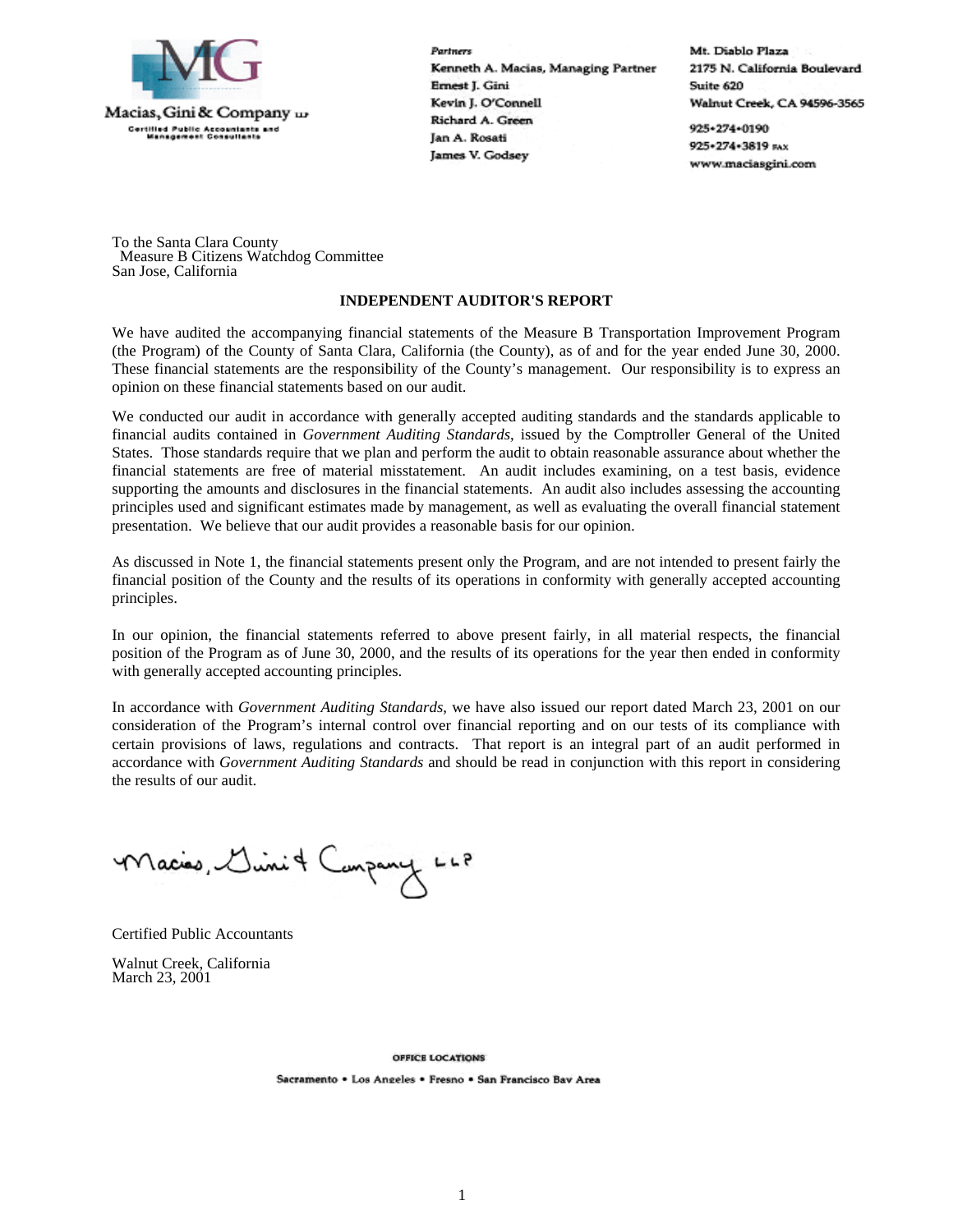(In thousands) Balance Sheet June 30, 2000

| <b>ASSETS</b>                                         |    |         |
|-------------------------------------------------------|----|---------|
| Cash and investments                                  | \$ | 309,279 |
| Interest receivable                                   |    | 3,240   |
| Sales tax receivable                                  |    | 35,688  |
| Project reimbursement advances to                     |    |         |
| Santa Clara Valley Transportation Authority           |    | 12,162  |
| <b>Total assets</b>                                   | S  | 360,369 |
| <b>LIABILITIES</b>                                    |    |         |
| Accounts payable                                      | \$ | 6,284   |
| Due to the County                                     |    | 100     |
| Due to the County Road Fund                           |    | 2,127   |
| <b>Total liabilities</b>                              |    | 8,511   |
| <b>FUND EQUITY</b>                                    |    |         |
| Fund balance:                                         |    |         |
| Reserved for encumbrances                             |    | 1,563   |
| Reserved for project reimbursement advances           |    | 12,162  |
| Designated for the transportation improvement program |    | 338,133 |
| Total fund equity                                     |    | 351,858 |
| Total liabilities and fund equity                     |    | 360,369 |

See accompanying notes to the financial statements.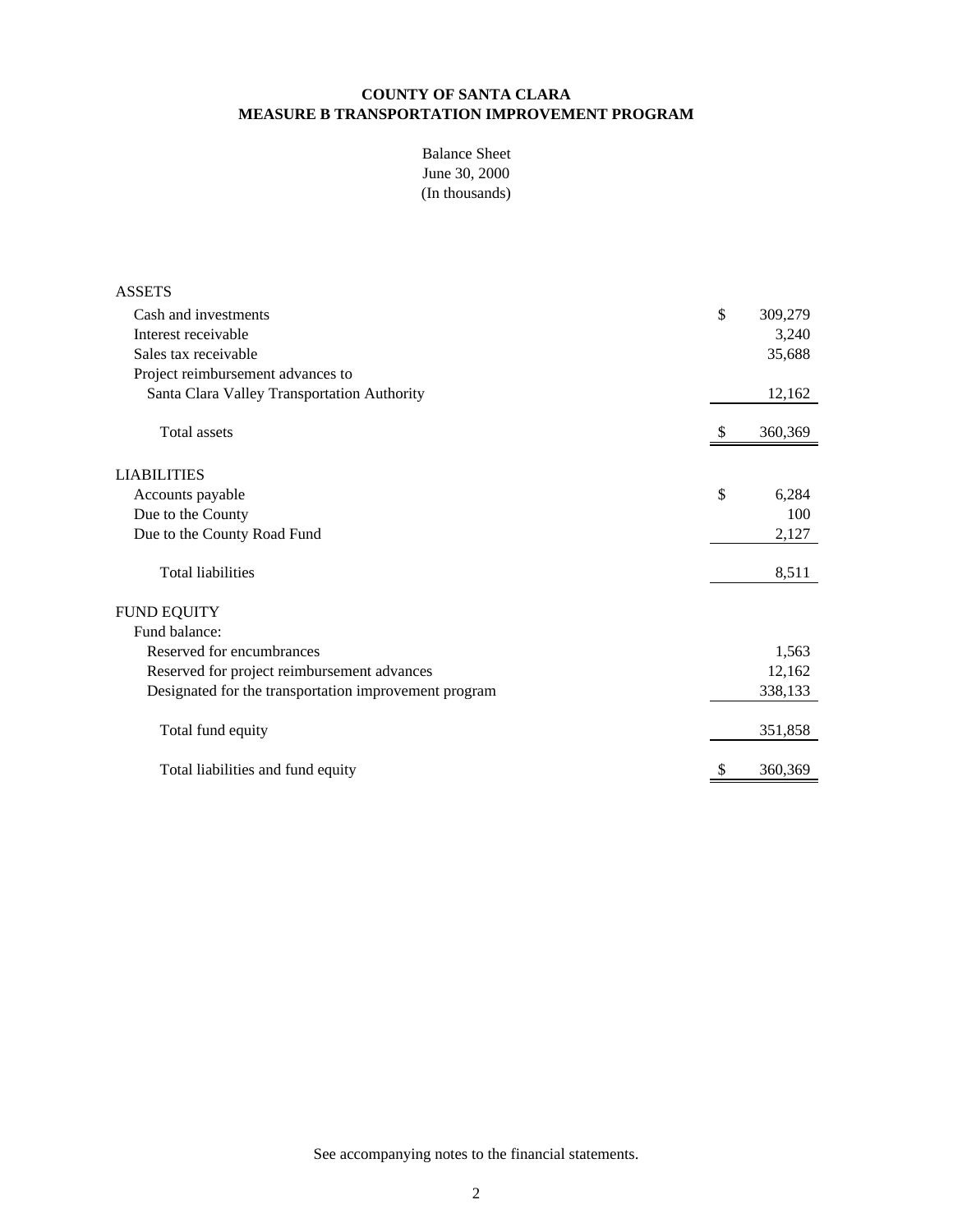## (In thousands) Statement of Revenues, Expenditures and For the Year Ended June 30, 2000 Changes in Fund Balance

| Revenues:                            |               |
|--------------------------------------|---------------|
| Sales tax                            | \$<br>166,338 |
| Investment income                    | 13,735        |
| Total revenues                       | 180,073       |
| Expenditures:                        |               |
| Administration:                      |               |
| Salaries and benefits                | 183           |
| Administrative                       | 472           |
| Project management oversight         | 939           |
| Transportation:                      |               |
| Highway projects                     | 11,650        |
| Transit/railway projects             | 62,339        |
| Other programs                       | 22,614        |
| Total expenditures                   | 98,197        |
| Excess of revenues over expenditures | 81,876        |
| Fund balance, beginning of year      | 269,982       |
| Fund balance, end of year            | 351,858       |

See accompanying notes to the financial statements.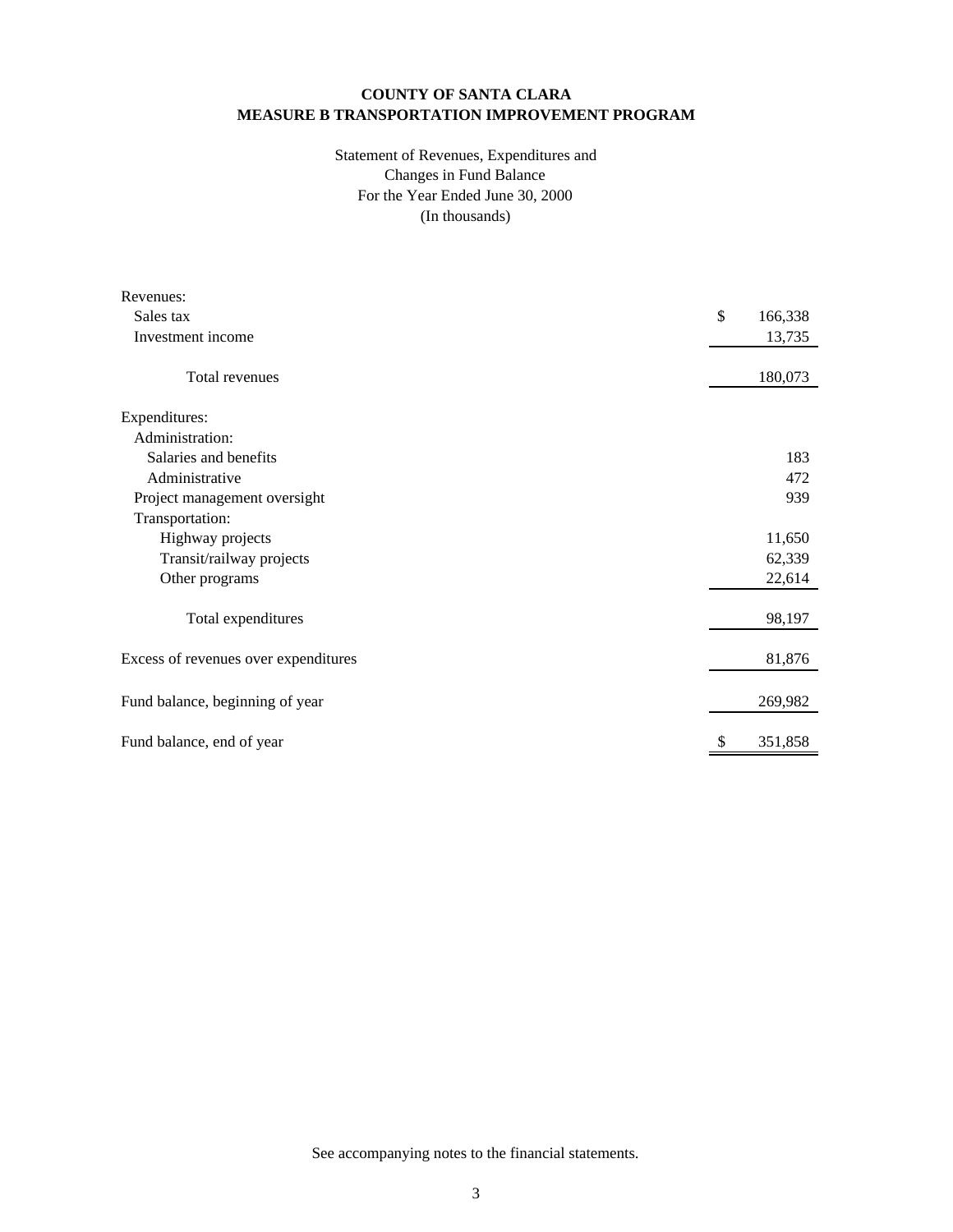## (In thousands) Statement of Revenues, Expenditures and Encumbrances - For the Year Ended June 30, 2000 Budget and Actual (Budget Basis)

|                                          |               | Actual            | Variance                   |
|------------------------------------------|---------------|-------------------|----------------------------|
|                                          | <b>Budget</b> | (Budget<br>Basis) | Favorable<br>(Unfavorable) |
| Revenues:                                |               |                   |                            |
| Sales tax                                | \$<br>152,510 | \$<br>166,338     | \$<br>13,828               |
| Investment income                        | 17,103        | 13,735            | (3,368)                    |
| Total revenues                           | 169,613       | 180,073           | 10,460                     |
| Expenditures and encumbrances:           |               |                   |                            |
| Administration:                          |               |                   |                            |
| Salaries and benefits                    | 200           | 183               | 17                         |
| Administrative                           | 1,108         | 1,040             | 68                         |
| Project management oversight             | 1,995         | 1,934             | 61                         |
| Transportation:                          |               |                   |                            |
| Highway projects                         | 11,820        | 11,650            | 170                        |
| Transit/railway projects                 | 121,509       | 62,339            | 59,170                     |
| Other programs                           | 45,586        | 22,614            | 22,972                     |
| Total expenditures and encumbrances      | 182,218       | 99,760            | 82,458                     |
| Excess of revenues over expenditures and |               |                   |                            |
| encumbrances                             | (12,605)      | 80,313            | 92,918                     |

See accompanying notes to the financial statements.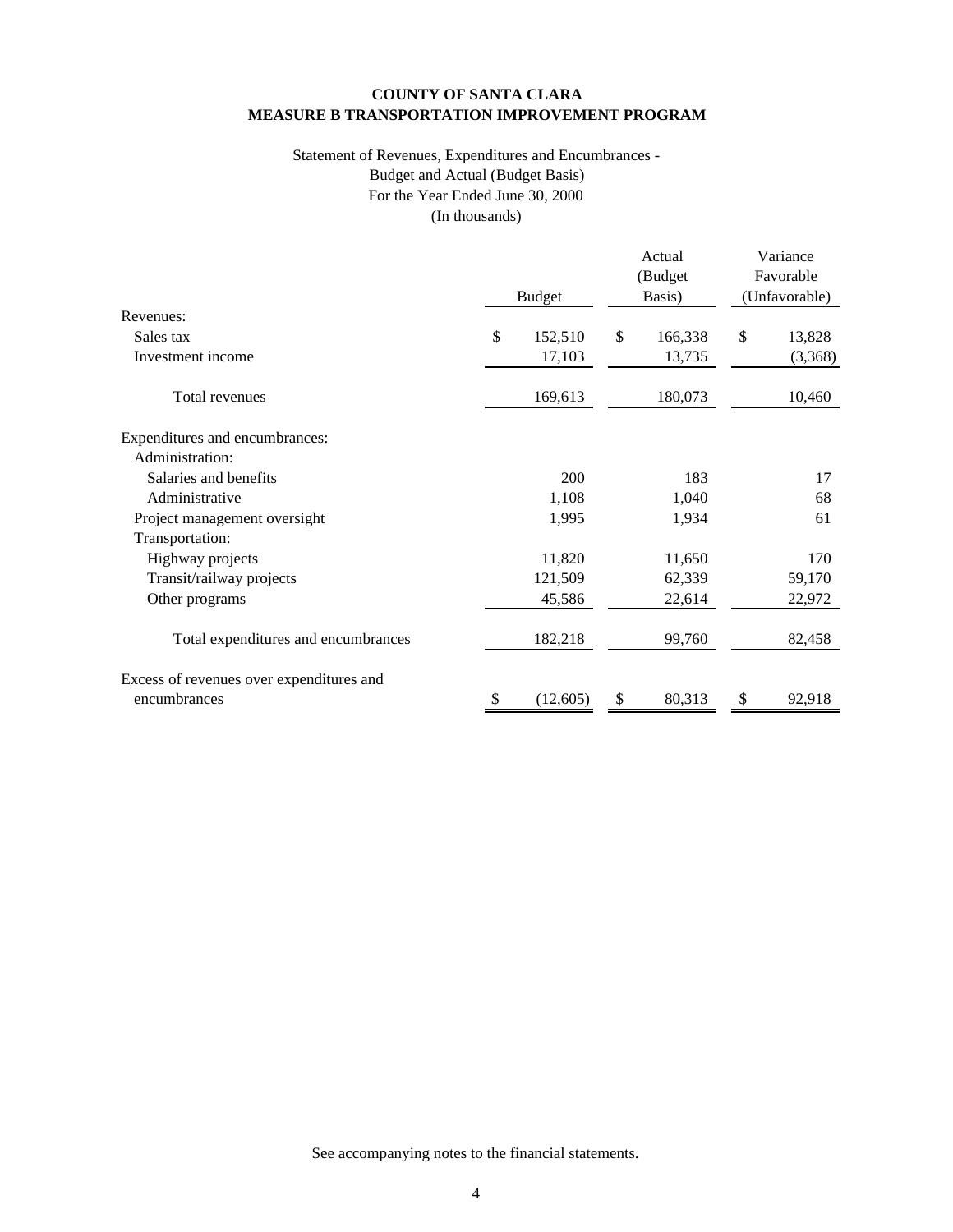Notes to the Financial Statements For the Year Ended June 30, 2000

## **NOTE 1 – SUMMARY OF SIGNIFICANT ACCOUNTING POLICIES**

#### *Measure B Sales Tax*

In November 1996, the voters of the County of Santa Clara (the County) approved by a simple majority (51.8%) Measure B. Measure B authorizes the enactment of a  $\frac{1}{2}$  cent retail transaction and use (sales) tax for general county purposes, with the following mandatory restrictions:

- The tax will be imposed for the period commencing April 1, 1997 and ending March 30, 2006. The length of this tax cannot be extended without a vote and the approval of the residents of Santa Clara County.
- An independent Citizens Watchdog Committee must review all expenditures.
- The independent Citizens Watchdog Committee must consist of private citizens, not elected officials.

The Measure B sales tax revenues received by the County of Santa Clara Measure B Transportation Improvement Program (the Program), after deducting certain administrative costs, are designated by the County's Board of Supervisors to be spent on the County's Transportation Improvement Program. The financial statements present only the Program and are not intended to present the financial position and results of operations of the County in conformity with generally accepted accounting principles.

#### *Basis of Accounting*

The Program uses the flow of current financial resources measurement focus and the modified accrual basis of accounting. Under the modified accrual basis of accounting, revenues are recognized when susceptible to accrual (i.e. when they are "measurable and available"). "Measurable" means the amount of the transaction can be determined and "available" means collectible within the current period or soon enough thereafter to pay liabilities of the current period. Investment income has been treated as "susceptible to accrual" under the modified accrual basis. Measure B sales taxes reported to the State Board of Equalization on behalf of the Program for the period ending June  $30<sup>th</sup>$  are also recognized as revenue. Expenditures are recorded when the related liability is incurred.

## *Budgets and Budgetary Accounting*

During the year, the Board of Supervisors approved a supplemental appropriation establishing the budget for the Program. The budgetary process is based upon accounting for certain transactions on a basis other than generally accepted accounting principles (GAAP). The results of operations on a budgetary basis for the Program differ from operations on a GAAP basis due to the inclusion of year-end encumbrances with expenditures on a budgetary basis.

The results of "actual" operations on a budgetary basis are reconciled to the results of operations on a GAAP basis as follows for the year ended June 30, 2000 (in thousands):

| Excess of revenues over expenditures and encumbrances – budgetary basis | \$80.313 |
|-------------------------------------------------------------------------|----------|
| Encumbrances at June 30, 2000                                           | 1,563    |
| Excess of revenues over expenditures – GAAP basis                       | \$81.876 |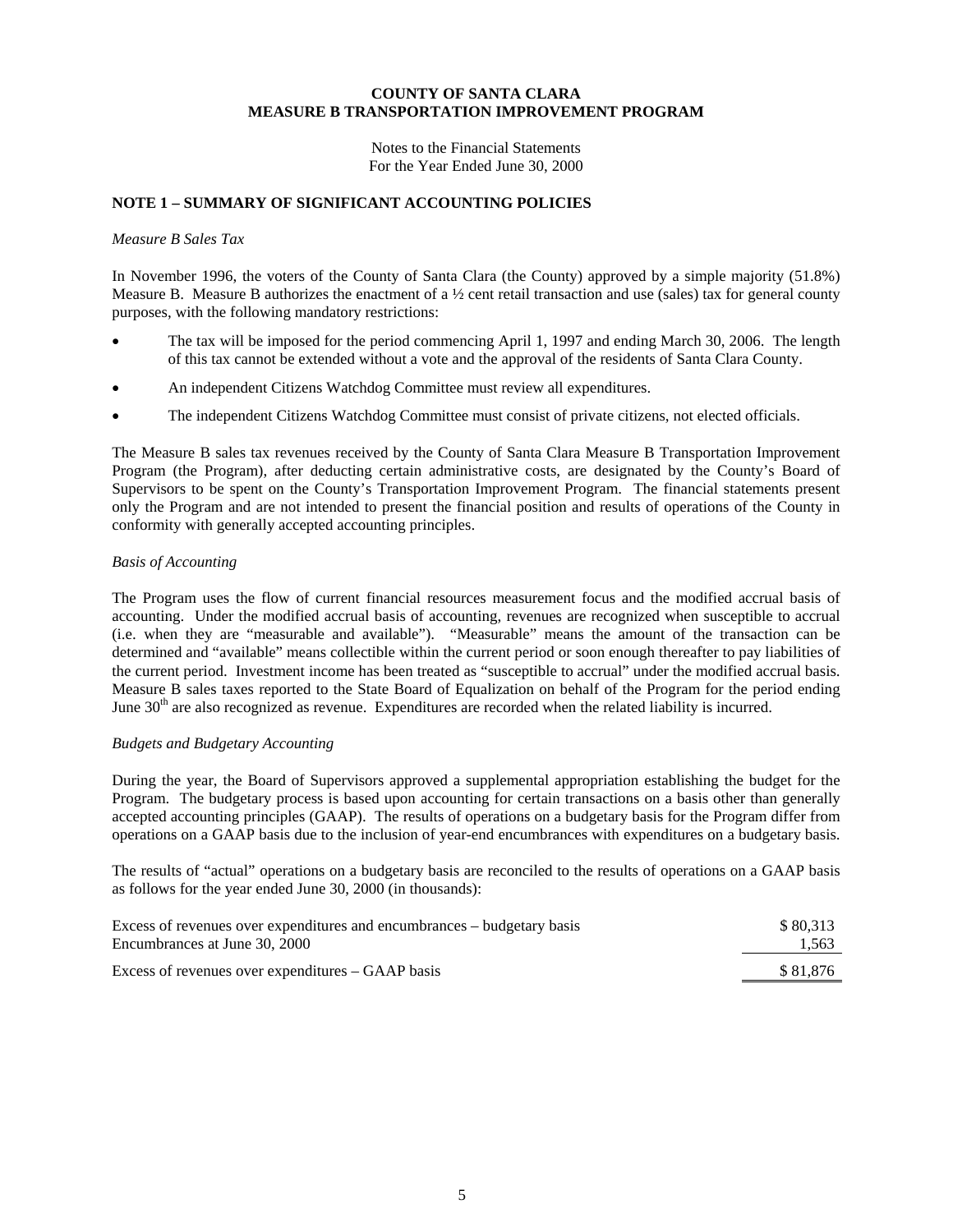Notes to the Financial Statements (Continued) For the Year Ended June 30, 2000

## **NOTE 1 – SUMMARY OF SIGNIFICANT ACCOUNTING POLICIES (Continued)**

Encumbrance accounting, under which purchase orders, contracts, and other commitments for the expenditure of monies are recorded in order to reserve that portion of the applicable appropriation, is employed as an extension of formal budgetary accounting. Encumbrances outstanding at year-end are reported as reservations of fund balance since they do not constitute expenditures or liabilities.

Additional information regarding budgets and budgetary accounting of the County is presented in Note 1 of the County's general-purpose financial statements.

#### *Investments*

The Program's investments are reported at fair value. The County Treasurer determines fair value on a monthly basis, based on quoted market prices.

#### *Sales Tax Revenue and Receivables*

The Program recognizes taxpayer-assessed revenues, net of estimated refunds, in the accounting period in which they become susceptible to accrual, which means when the revenues become both measurable and available to finance expenditures of the current fiscal period.

Sales tax receivables represent sales tax receipts in the two months subsequent to the Program's fiscal year-end relating to the prior year's sales activity. The Program has contracted with the State Board of Equalization for collection and distribution of the ½ cent sales tax. The Board of Equalization receives an administrative fee for providing this service. The Program records sales tax revenues net of such fees.

#### *Use of Estimates*

The preparation of the financial statements in conformity with generally accepted accounting principles requires management to make estimates and assumptions that affect the reported amounts of assets and liabilities at the date of the financial statements and the reported amounts of revenues and expenditures during the reporting period. Actual results could differ from those estimates.

#### **NOTE 2 – CASH AND INVESTMENTS**

#### *Cash and Investments Pooled with the County*

The Program's cash is invested with the County's internal investment pool (Pool). The County Treasurer manages the Pool. Investments made by the Treasurer are regulated by California Government Code and by a County investment policy approved annually by its Treasury Oversight Committee. Adherence to the statutes and policies is monitored by the County Board of Supervisors and by the Treasury Oversight Committee via monthly reports and an annual audit. Investment income earned on the Program's share of the Pool is allocated quarterly among the Pool participants based upon the average daily balance of cash maintained by each participant. The County reports its investments in the Pool at fair value. The County Treasurer determines the fair value of the Pool on a monthly basis, based on quoted market prices. Changes in fair value are included in investment income. Redeemed or sold shares of the Pool are priced at book value, which includes realized investment earnings such as interest income, realized gains or losses upon sale of investments, and amortized premiums and discounts. This number may differ from the shares' fair value, which would include unrealized gains or losses based on market conditions.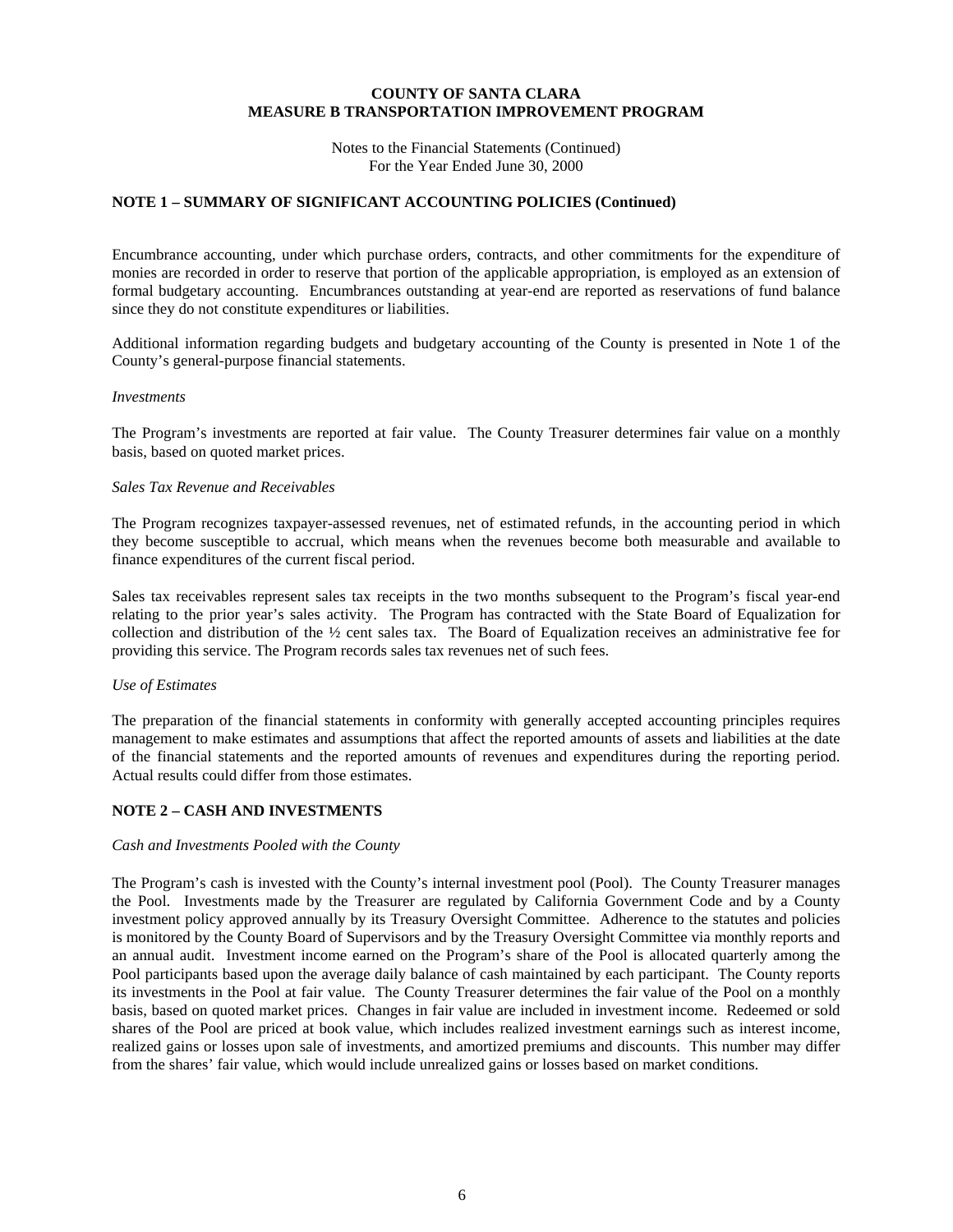Notes to the Financial Statements (Continued) For the Year Ended June 30, 2000

#### **NOTE 2 – CASH AND INVESTMENTS (Continued)**

The Pool consists of U.S. Treasury or government agency notes and bonds, time deposits, negotiable certificates of deposit, medium term notes, commercial paper, repurchase agreements, and passbook savings/checking accounts as authorized by State statutes and the County's investment policy.

Additional information regarding insurance, collateralization, and custodial risk categorization of the County's cash and investments is presented in Note 3 of the County's general-purpose financial statements.

#### *Separately Held Investments*

The County also has investments separately held for the Program. These investments are classified by three custodial risk categories: Category 1 includes investments that are insured or registered, or for which the securities are held by the County or its agent in the County's name; Category 2 includes uninsured and unregistered investments, with the securities held by the counterparty, or by its trust department or agent in the County's name; Category 3 includes uninsured and unregistered investments with the securities held by the counterparty, or by its trust department or agent but not in the County's name. There were no investments held in the County Treasury on behalf of the Program that were classified as either Category 2 or 3 as of June 30, 2000.

The Program's investments, at fair value, included the following as of June 30, 2000 (in thousands):

| Category 1:                                 |           |
|---------------------------------------------|-----------|
| U.S. government agency notes and bonds      | \$108,294 |
| Corporate bonds                             | 7.129     |
| Non-categorized:                            |           |
| Cash and investments pooled with the County | 193,856   |
| Total cash and investments                  | \$309,279 |

#### **NOTE 3 – DUE TO THE COUNTY**

*Due to the County* – The County provides administrative personnel and facilities and is compensated based on actual costs incurred. Amounts due to the County at June 30, 2000 total \$99,519.

*Due to the County Road Fund* – This represents the County's allotment for the pavement management program.

#### **NOTE 4 – COMMITMENTS**

In June 2000, the County's Board of Supervisors adopted the Revenue and Expenditure Plan (the Plan) committing the Program to provide resources for the following transportation improvement programs (in thousands):

|                          | Total<br>Commitment | <b>Expenditures</b><br>to Date | Outstanding<br>Commitment |
|--------------------------|---------------------|--------------------------------|---------------------------|
| Highway projects         | 457,675             | \$12,425                       | 445,250<br>S              |
| Transit/railway projects | 802,495             | 109,682                        | 692,813                   |
| Other programs           | 213,990             | 26.248                         | 187,742                   |
|                          |                     |                                |                           |
| Total                    | \$1,474,160         | \$148,355                      | \$1,325,805               |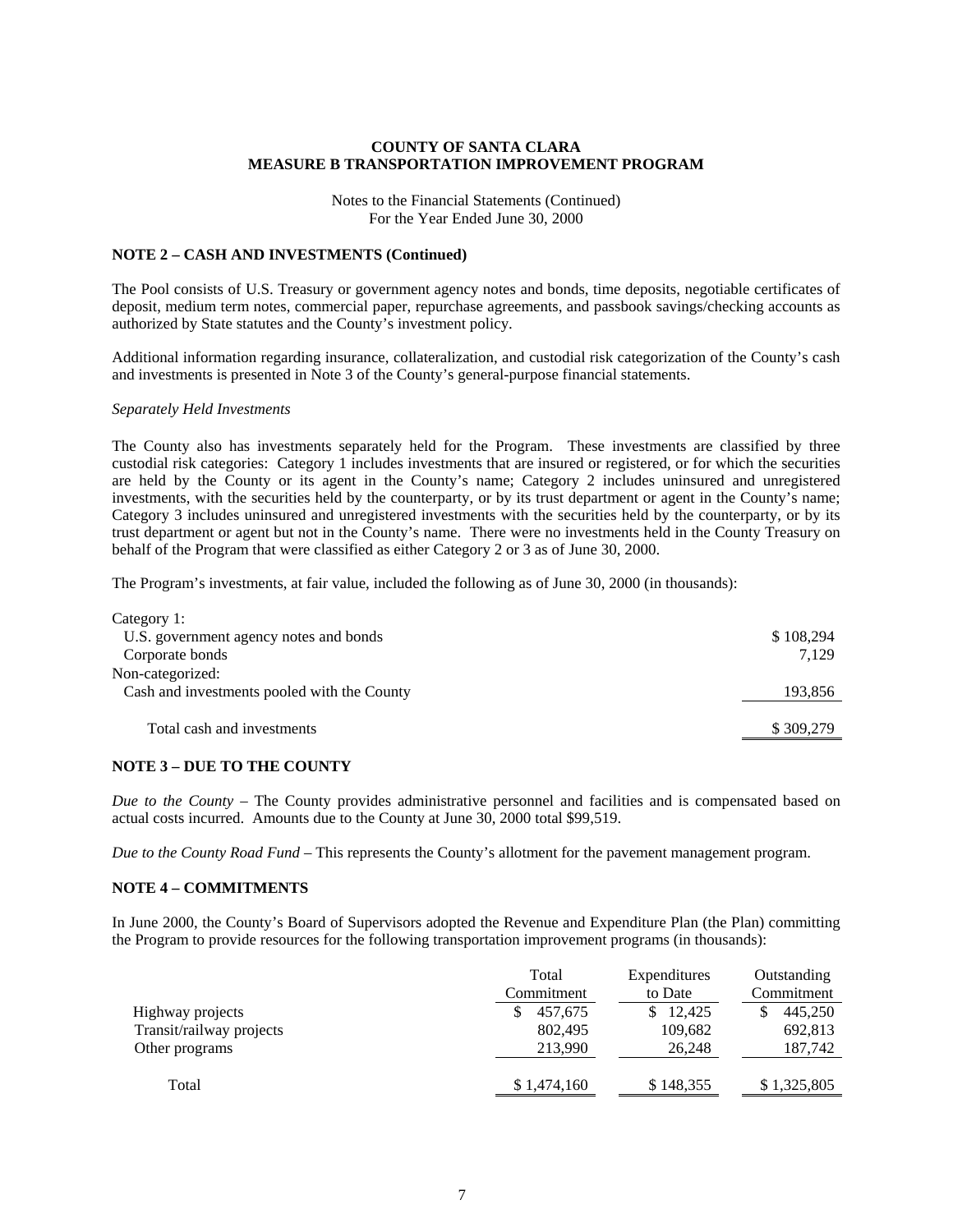Notes to the Financial Statements (Continued) For the Year Ended June 30, 2000

#### **NOTE 4 – COMMITMENTS (Continued)**

The commitments of the Program are those projects specified in Measure B and delivered by the Santa Clara Valley Transportation Authority (VTA) with oversight by the County. These projects are administered via a Master Co-Op Agreement (Agreement) between the County and VTA. Through this Agreement, VTA is responsible for the administration of the bid and contract process related to the ultimate delivery of projects. The commitments of the Program are based on the Plan, utilizing project scope, delivery projections and cash flow estimates from VTA and accepted by the Boards of both entities.

#### **NOTE 5 – ADMINISTRATIVE EXPENDITURES**

Over the life of Measure B, administrative expenditures are capped at 0.5% of total sales tax revenue. Below is a table that reflects total sales tax revenue and total administrative expenditures through fiscal year ended June 30, 2000. The administrative expenditures are currently at 0.33% of total sales tax revenue.

|                     | <b>Sales Tax</b><br><b>Revenue</b> | Administrative<br><b>Expenditures</b> |  |
|---------------------|------------------------------------|---------------------------------------|--|
| Fiscal year ending: |                                    |                                       |  |
| June 30, 1997       | 31,680,000                         | S                                     |  |
| June 30, 1998       | 137,862,000                        |                                       |  |
| June 30, 1999       | 139,359,000                        | 901,000*                              |  |
| June 30, 2000       | 166,338,000                        | 655,000                               |  |
| Total               | \$475,239,000                      | \$1,556,000                           |  |

\*Fiscal Year 1999 is the first year expenditures were made or incurred and includes legal defense costs.